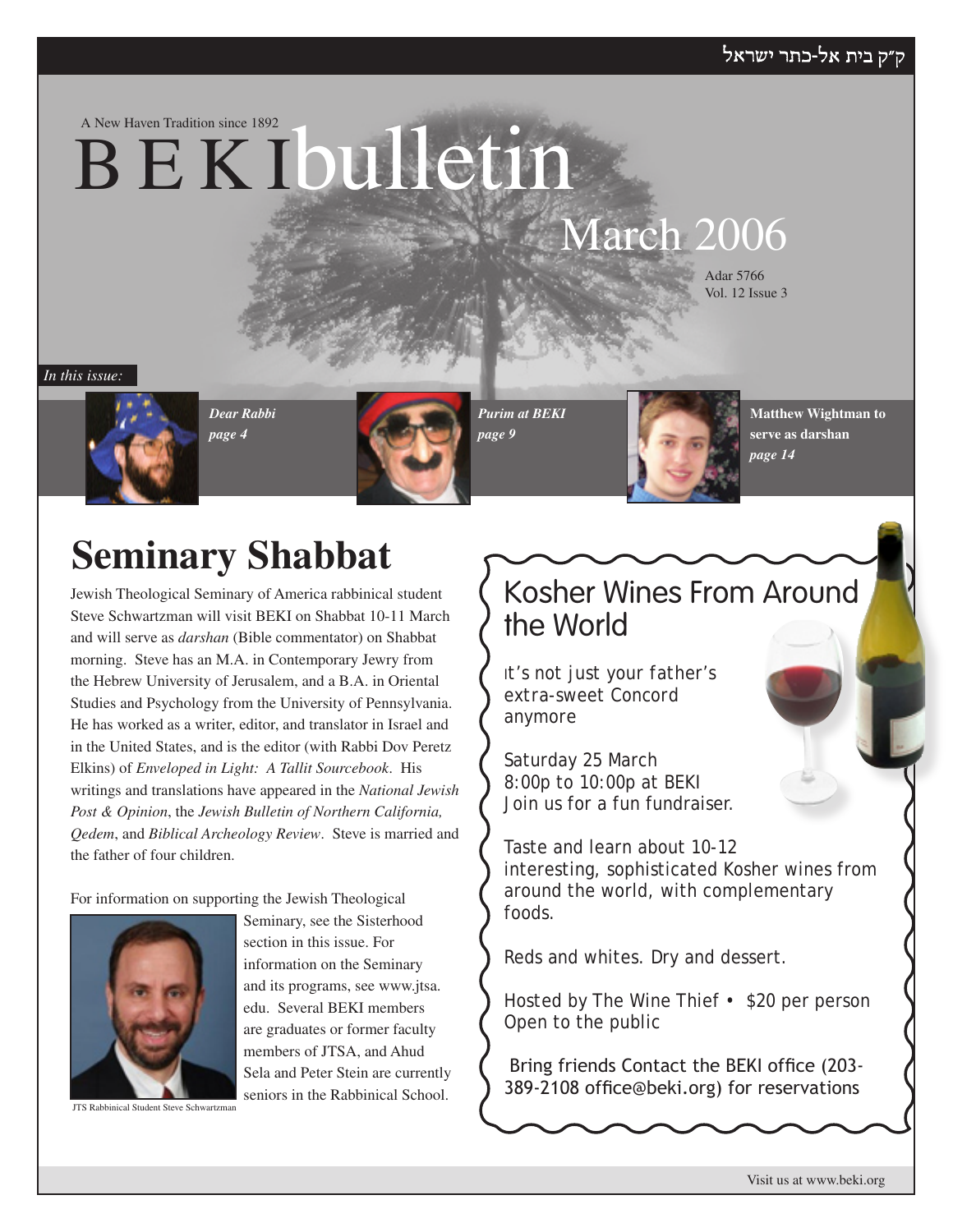

#### BEKI Bulletin

The newsletter is published monthly by Congregation Beth El-Keser Israel for the benefit of its members. Congregation Beth El-Keser Israel is affiliated with the United Synagogue of Conservative Judaism.

To contribute articles or for inquiries regarding membership, donations, or special activities, call the Synagogue office (203) 389-2108, or write to: 85 Harrison Street, New Haven, CT 06515-1724 or email: jjtilsen@beki.org or see our web page: www.beki.org For information about advertising, call the synagogue office. Deadline for submission of ads or articles is the 1st of the month preceding publication. Annual subscription is \$36.00.

> BEKI Bulletin © 2006 Congregation Beth El-Keser Israel. A Message from Rabbi Tilsen & Dear Rabbi © 2006 Jon-Jay Tilsen. All rights reserved.

- **Editor** *Rabbi Jon-Jay Tilsen* **Associate Editor** *Donna Levine* **Associate Editor** *Donna Kemper* **Associate Editor** *Herbert Winer* **Circulation Manager** *Saul Bell* **Layout & Design** *Media Arts Center* **Advertisement Editor** *Sheila Gardiner* **Advertisement Associate Editor** *Ronni Rabin* **Photographer** *Charles Ludwig*
	-



# **Mark Your Calendar**

- **Bat Mitzva: Mollie Goldblum** 7-8 April
- **Auction** Sunday 30 April 2006
- **Bat Mitzva: Chloe Lerman** 5-6 May
- **Bat Mitzva: Emma Golub** 12-13 May
- **Bar Mitzva: Jared Levine** 19-20 May
- **Bar Mitzva: Daniel Ben-Chitrit** 26-27 May



2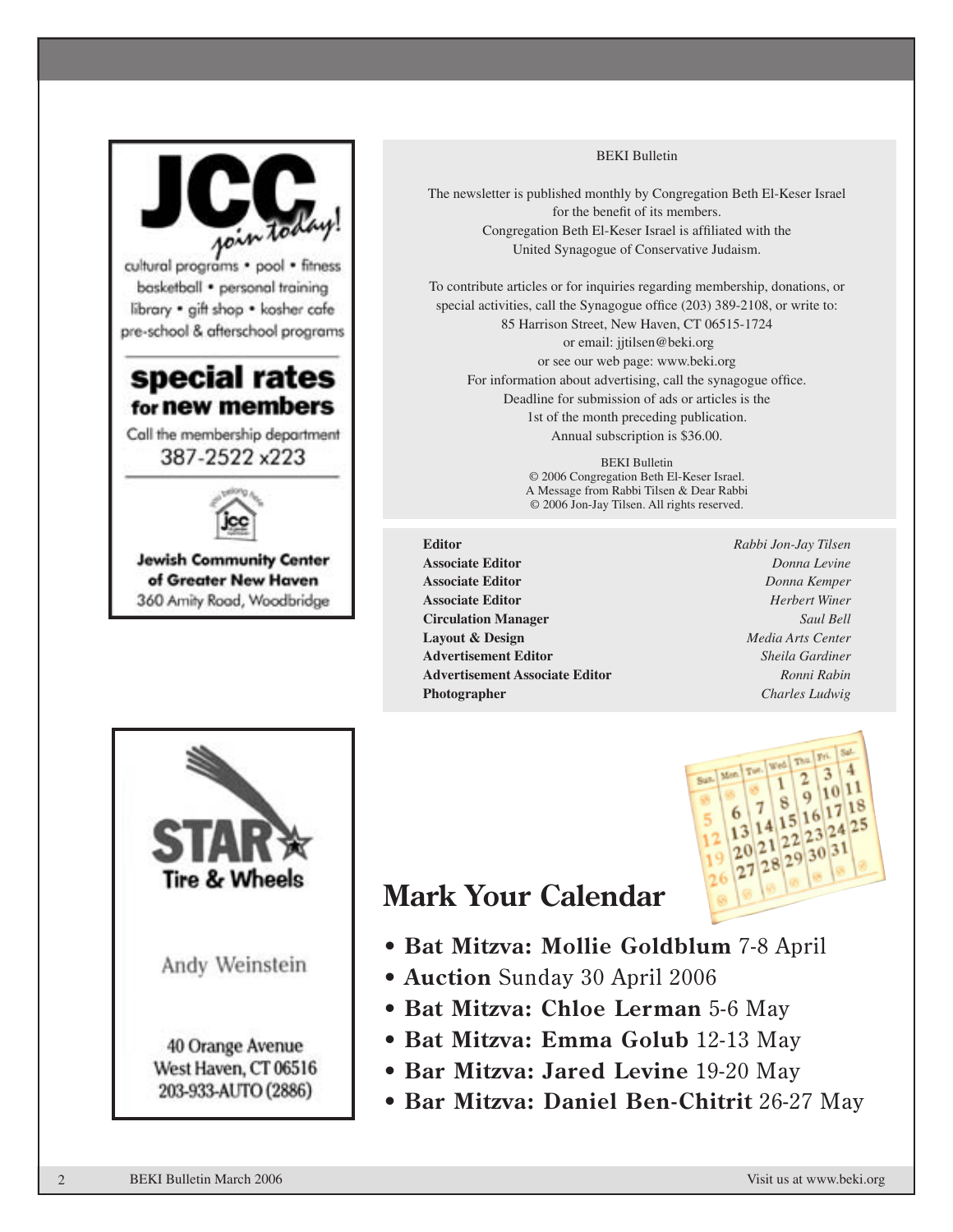# News

## **Renovations Update**

Major demolition work associated with Phase 2C renovations began in early February. In anticipation of that work, a temporary daily chapel was set up in Classroom Four. Most Library and Daily Chapel activities will be held in that room for the next several months. Signs on the doors indicate the locations for the various scheduled activities.

The memorial boards, formerly in the Posener Daily Chapel and in the lobby, were relocated to the social hall in anticipation of lobby renovations.

On Friday afternoon, Shabbat, Sunday, Festival days and scheduled conference or major event days, entrance will be through the new main entry from the parking area and from the triple doors on Harrison St. The coat racks are in the social hall. The elevator will be available for use on those days as well.



affixing mezuza to new entry



During the week, when those entrances will be used for construction access, entrance will be through the "old" office entrances on Harrison St. and along the driveway.

The Claire Goodwin Youth Room will be renovated after the school year. The new space will be created before the current space is demolished. We expect the use of the CGYR to be continuous throughout the year.

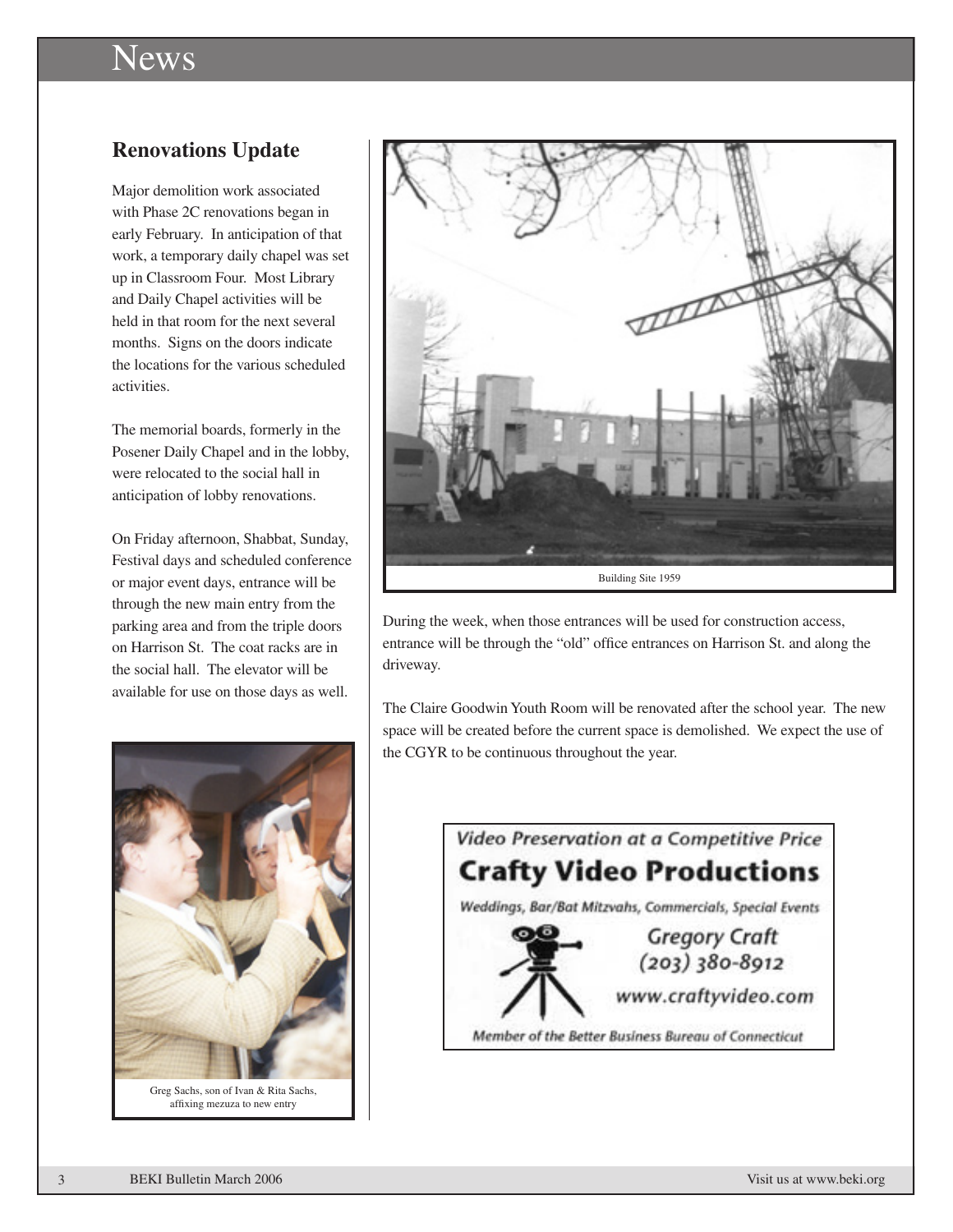# Dear Rabbi

## *An occasional column of answers, advice and helpful household hints*

#### *Dear Rabbi,*

*Regarding your recent presentation, "The Dangers of Qabbala": Qabbalists discovered the "Big Bang" as the origin of the universe many centuries ago, and the ten dimensions of string theory were discovered long ago as described by the ten sefirot or "Tree of Life." How come you don't recognize the value of qabbala? Signed, Chariot Rider*

#### Dear Cheery Rioter,

Qabbala, the Lurianic mysticism concerning God and creation, did not achieve any particular insights into metaphysics nor anticipate either the Big Bang or String Theory. We have a creation story in Bereshit (Genesis). It surprises me to hear that religious fundamentalist Jews have a new mystical story that they think they "discovered" and that is better or more accurate than the Torah's account.

Long ago, many people – Egyptians and Greeks, Christians, Muslims, Hindus and Jews – wondered about the origins of the universe. Their speculation produced a limited set of plausible models. Either the universe was "always" here, the way it is now; or it was created "as is" *ex nihilo* in a flash; or it was created from a seed that expanded; or it was something that "leaked" out of God or out of something else; and the like. It should be no surprise that cosmologists – modern scientists – came up with the same set of ideas as starting points for their

own investigations. The "Big Bang" model is currently in favor. The difference is that Qabbalists and other ancients guessed; modern scientists seek to find evidence and prove their theory. Your question ignores all of the other theories or models proposed by Qabbalists that are completely rejected by science.

The same holds with String Theory, the proposition that our universe can best be described as ten (or eleven) dimensional. While it is the case that one popular Qabbalistic model is based on ten "spheres" or attributes, there are many other Qabbalistic models based on other numbers. If the String Theorists had posited seven dimensions, you would have trotted out one of the seven-sphere Qabbala models as your proof. If there is anything to be learned from the *sefirot*, it is not the number of dimensions of the universe that physicists are positing. In the same way, I don't think that the three Avot (Abraham, Isaac and Jacob), the Trinity, or for that matter the Three Musketeers Bar, anticipate the theory of the three most popular special dimensions of the universe. One may make lovely and inspiring poetic analogies or images, but they are no more than that. If you don't want to believe in coincidence, but want to believe that there is a "reason" for everything, that is fine; just don't presume to know what that reason is. Get a grip.



#### *Dear Rabbi,*

*There are eggs at the Stop & Shop with an OU hekhshir. How are these eggs different from all other eggs? Do we still need to check them individually before use? Signed, Eggstremely Curious*

#### Dear Eggcited Furious,

The kosher certified eggs are no different from other regular commercial eggs. The chickens eat the same food and the eggs undergo the same treatment as other commercial eggs. They receive no eggstra attention. So if you paid more for the supervised eggs, the yoke's on you.

If an egg contains blood or other questionable material, it should be discarded. To avoid contaminating a large quantity of food or batter, we recommend breaking and inspecting eggs one at a time, or in small groups, in a separate container before adding them to the other ingredients or placing them in a cooking utensil.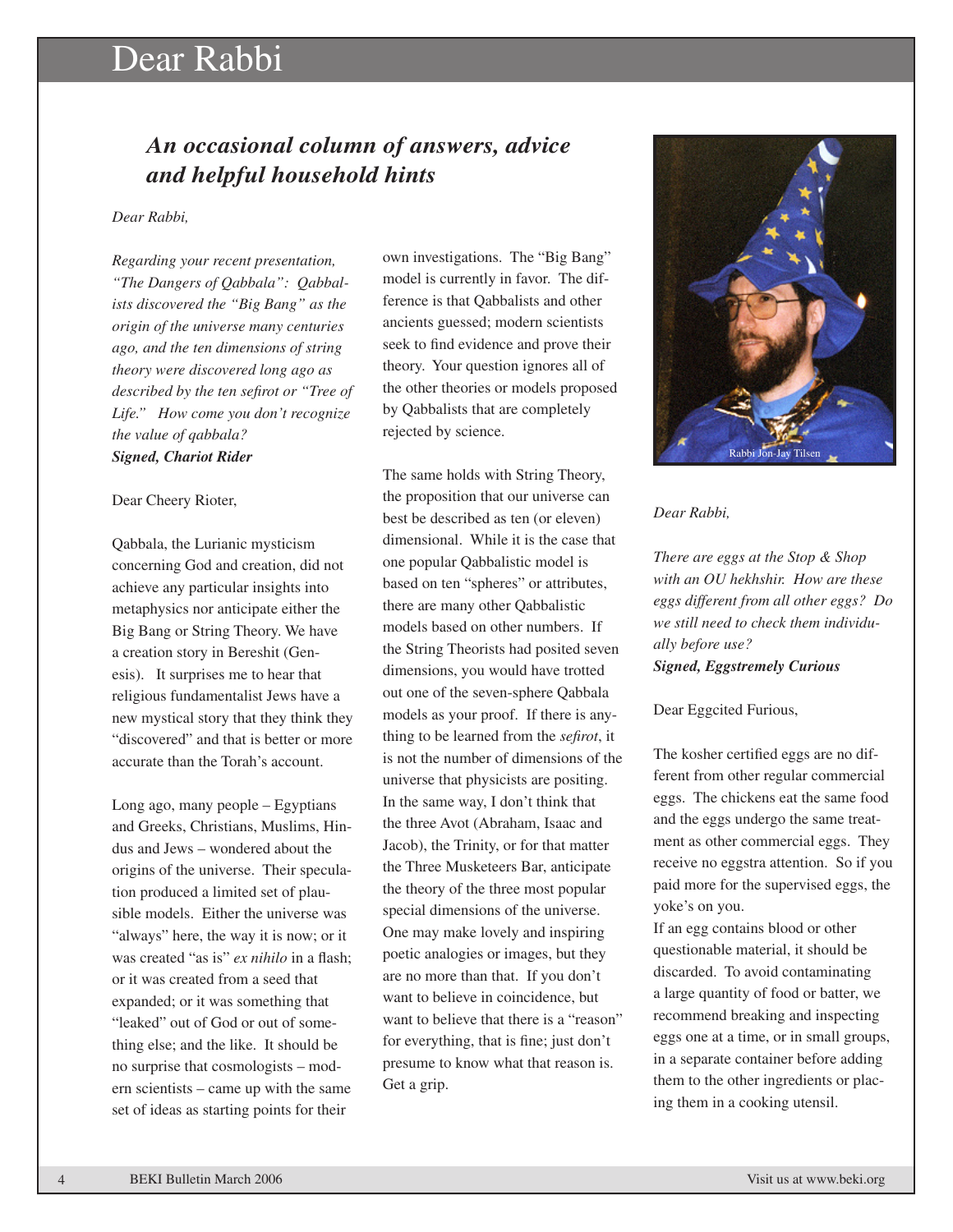# LifeCycle



**With sorrow we note the passing of**

**Elsie Morris Jacob Pepper Cantor Morton Shanok**

## **Bat Mitzva in March**

Kaili Janette, daughter of Nathan & Judith Janette, will lead and participate in services as a bat mitzva on Shabbat HaHodesh, parashat VaYaqhel-Pequdei, 24-25 March 2006

## **Mazal Tov to:**

• Miryam Kabakov & Mara Benjamin on the birth of Baby Girl on 1 February 2006

• Stephen & Rachel Wizner on the birth of granddaughter Cecily Scarlett Dahlia Wizner to Jake & Kira Wizner on 22 January 2006 in New York



Miryam Kabakov & Mara Benjamin with baby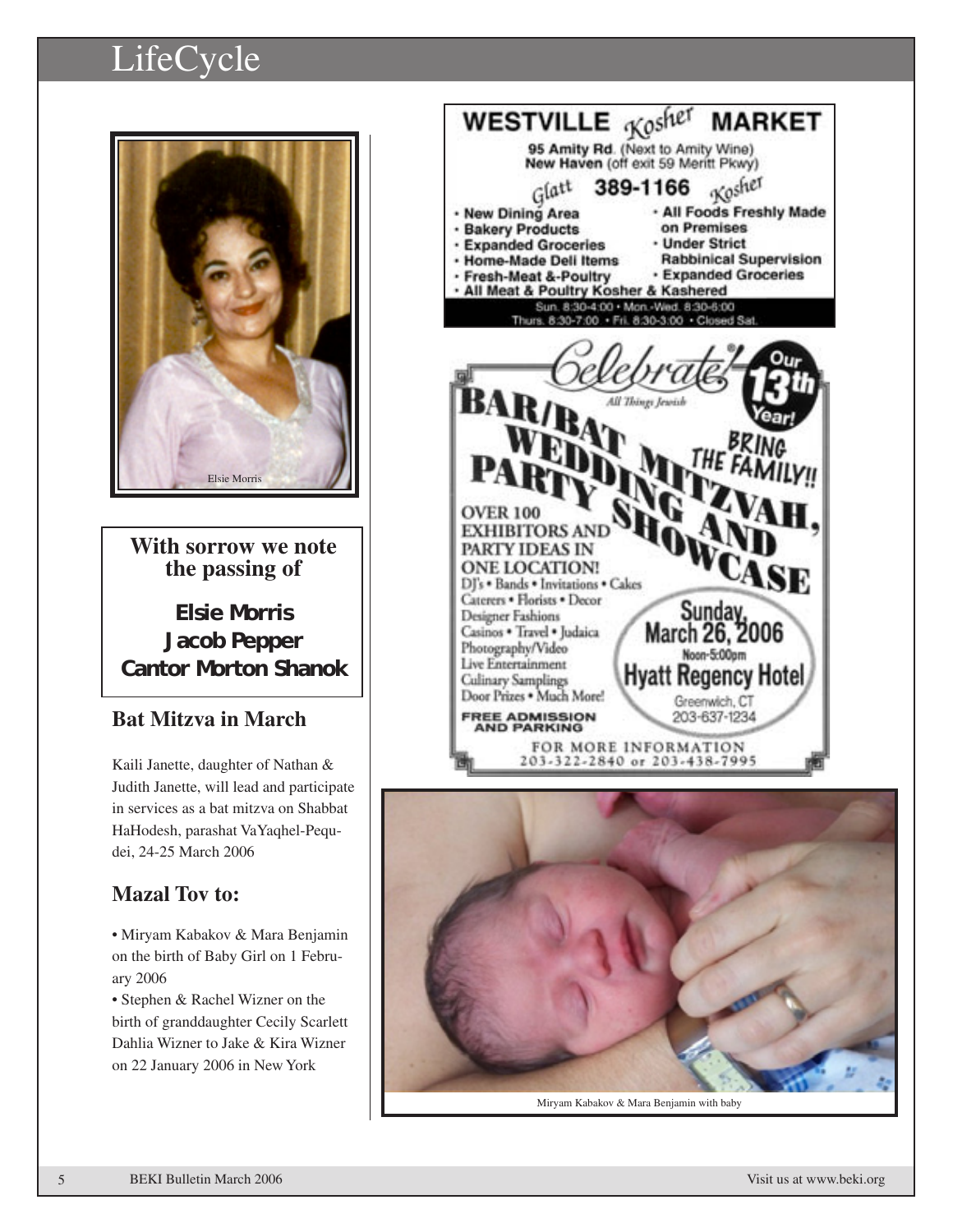# Letters

Dear Rabbi Tilsen and the Qiddush committee,

I thank you for helping me celebrate my  $95<sup>th</sup>$  milestone birthday on December 25th with a wonderful BEKI kosher qiddush prepared and served by our BEKI master cooks to about 200 BEKI members and friends who came to honor me for my special event. The food was delicious, and imagine a two-layer chocolate raspberry-filling birthday cake that was large enough to satisfy everyone in addition to the excellent meal. At home I have received flowers, birthday cards, phone calls and gifts as well as many visits from my neighbors and friends. I thank God for the blessings that his mercy has bestowed, as I'm drinking from the saucer as my cup has overflowed. If God gives me the strength and courage when the way grows steep and rough, I'll not ask for another blessing. I'm already blessed enough.

May God bless America and Israel and all those fighting in the armed forces to protect us. May God also inscribe all the BEKI members and their families in the Book of Life with good health and long life. And I also thank those who made my 95<sup>th</sup> milestone birthday such a wonderful event that I shall always remember.

George G. Posener

Dear friends at BEKI,

My nephew, Michael Friedman, 16, who has been struggling with a rare form of cancer for two years that has required him to spend months in the hospital, recently established a foundation to support the purchase of electronic games for pediatric cancer patients and for improvement of entertainment facilities on pediatric hospital floors.

Michael has personally presented donations from the foundation to pediatric wards in two hospitals, including Yale New Haven Hospital, and is scheduled to visit several more in February. At Yale New Haven, each of the 14 children in the ward received a video game, and the hospital received two Playstation 2 units, with games, an XBOX, also with games, and a dozen DVD movies.

Michael has found a simple way to provide support to children who are facing unimaginable challenges. Please consider a donation to Mikey's Way. You can learn more about the foundation by visiting www. mikeysway.org or can call

1-716-741-4150 to make a donation. Donations can also be sent to: The Mikey's Way Foundation, PO Box 76, Easton CT 06612.

Helen Rosenberg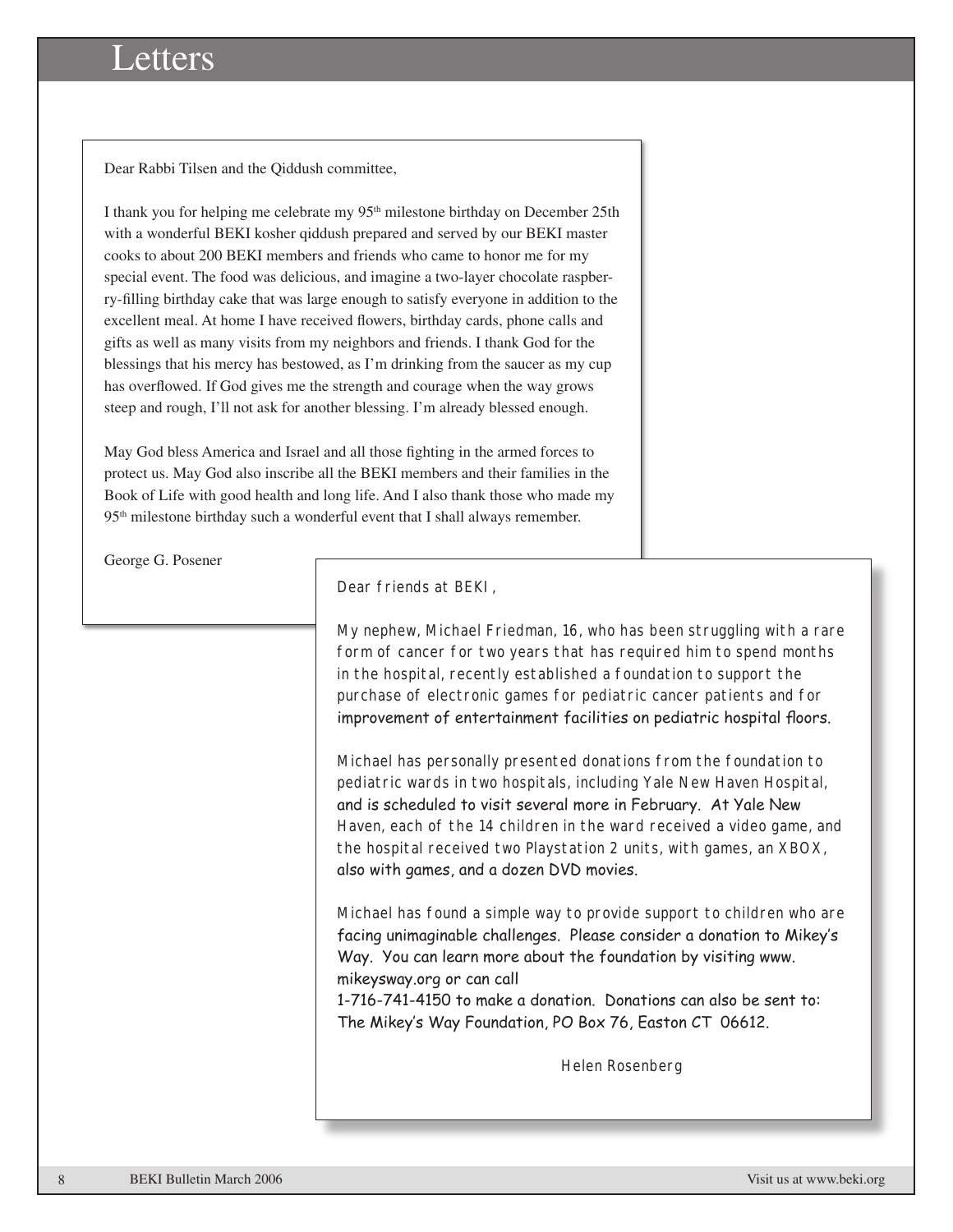# Purim at BEKI

## **Be Happy it's Adar**

*Mishenikhnas Adar marbim besimha* – When Adar begins, joy increases.

Talmud Eruvin 29a

## **Fast of Esther**

The holiday of Purim commemorates the failure of a genocidal plot against the Jews in the Persian Kingdom over twenty centuries ago. The dramatic (and some would say comic) story is told in the Biblical Book of Esther, which is read on the night and morning of the holiday.

Taanit Esther (The Fast of Esther) is observed the day before Purim, Monday 13 March 2006. Taanit Esther marks the serious side of the holiday. While on Purim we joyously celebrate the failure of the plot and mock the racism of its hatchers, on the Fast of Esther we fast and pray that we will bring the world to an era that does not know the threat of genocide. The Fast of Esther begins at dawn on Monday 13 March. Monday *shaharit* morning services are from 7:00a to 7:50a and include "Avinu Malkenu -- Our Father, Our King," as on Yom Kippur. No food or drink is consumed. The Fast of Esther is a minor observance, and therefore those with any signifi-



cant medical contraindication should not undertake the fast. The *minha* afternoon is from 5:45p to 6:15p. The fast ends at 6:30p, or when the person observing the fast eats, whichever comes first.

## **Megilla Readings**

The Megilla (Scroll of Esther) is read during the evening service, which begins at 6:30p on Monday 13 March 2006, and then again during the morning service, which begins at 7:00a on Tuesday 14 March 2006.

 Hearing the reading of the Megilla (or reading it oneself) is a Biblical commandment (*mitzva*). Other Purim *mitzvot* (religious imperatives) include sending food gifts to a neighbor, alms for the poor and a feast on Purim day. Children are reminded to keep their adults from talking or making too much ruckus during the actual Megilla reading at BEKI. If the congregation makes too much noise during the reading, we will have to start over to insure that everyone hears each word.

Groggers (noisemakers) will be available so that no one will have to hear the name of the Purim story's villain reverberate though our sacred halls on our sacred cinderblocks. The use of internal combustion engines, explosives or blackboards as noisemakers is no longer permitted at BEKI. Please keep hands and feet within the sanctuary until the service comes to a complete stop.

Please do not bring firearms, explosive devices or weapons, or any toy that resembles any form of weapon (these will be confiscated at the door – we mean it). In accordance with revised



FAA regulations, box cutters, toenail clippers, tweezers, eyeglass repair screwdrivers, can openers and plastic knives are again permitted. Absolutely no weapons of mass destruction are permitted in the sanctuary during the service; this applies on Purim as well as year-round.

During the morning reading, when some participants may be *groggier* than usual due to late drinking or the early hour, groggers are limited to 4 decibels (equivalent to the sound of a marshmallow dropped on a pillow from 18 centimeters).

## **Purim Se`uda Celebration**

The Purim Se'uda (Feast) at BEKI will take place on Tuesday 14 March from 5:00p to 8:00p. Preregistration and payment are **required** by Monday 6 March. Admission is \$12 per adult, \$10 per child age 3-12, and free for children 2 and under, when registered and paid in advance. Sorry, no exceptions. A light dairy meal will be served.

Registration forms are available in the lobby, from the BEKI office, and at www.beki.org/forms.html. Advance registration and payment are **required**.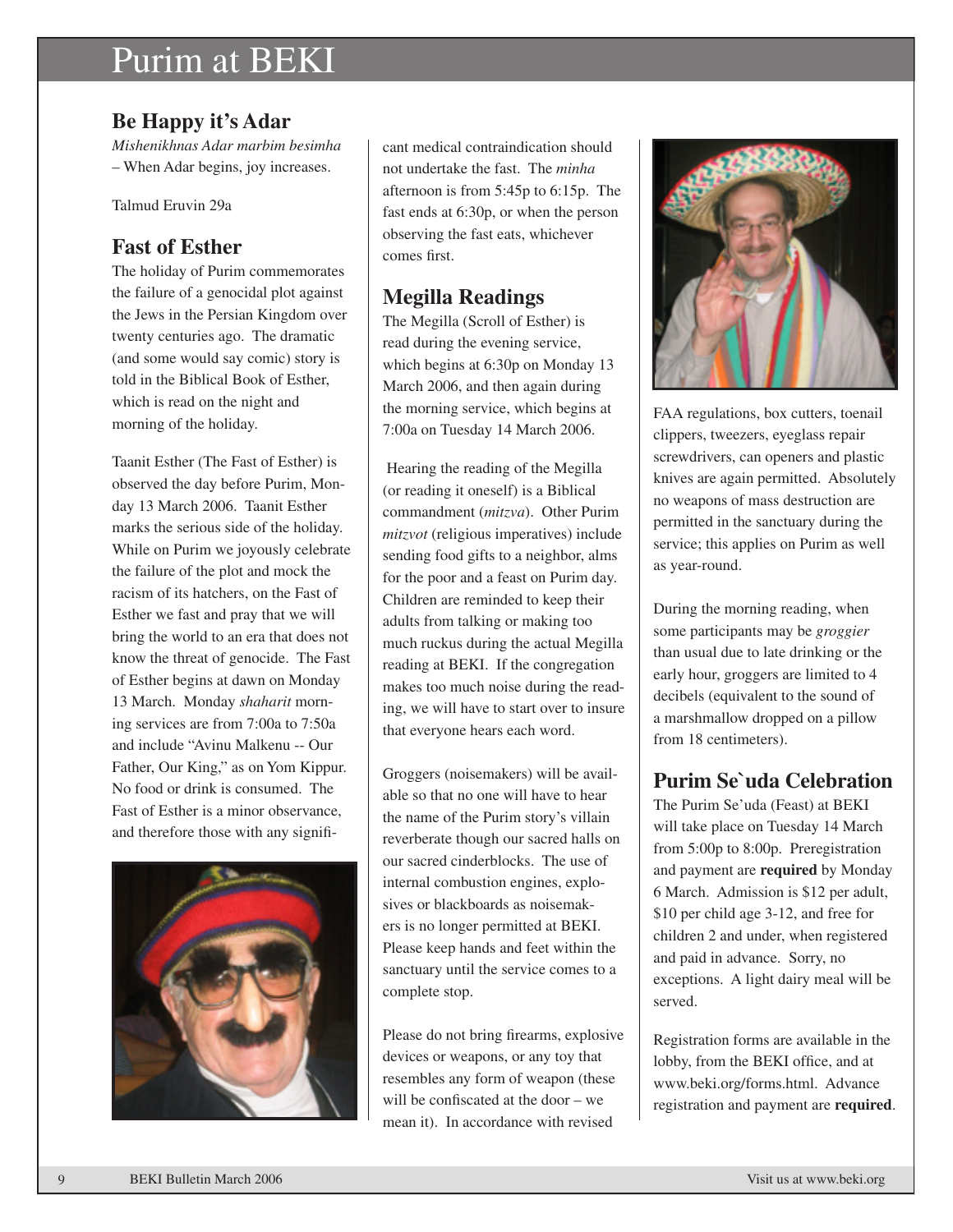# Sisterhood News for March 2006

Thanks to everyone who participated at services on Sisterhood Shabbat on 21 January. Everyone was outstanding in her area of participation.

The Gift Shop is having a  $SALE - 40-$ 70% off on selected items. We are open Sundays 11:00am-12:15pm or by appointment; call Peggy in the BEKI Office. We have gifts for all occasions. Stop by BEKI first!

Women's League for Conservative Judaism is dedicated to strengthening the bonds of Sisterhood women to their Conservative roots – join us – send us your ideas and dues.

*Adele Tyson & Ruth Greenblatt* Co-Presidents

## **Torah Fund March 2006**

Our newest benefactor to Torah Fund supporting The Jewish Theological Seminary is Caryl Kligfeld. She joins Violet Ludwig, Rita Sela, Barbara Cushen, Diana Friedman Opton and Rachel Sutin, who is a Guardian. Their donation goes directly to JTS to support its programs.

Your dedication and generosity to our Appeal, to purchase cards and for your large gifts insures the continuation of Conservative Judaism for future generations.

The Connecticut Valley Branch Annual Torah Study Day will be Sunday 26 March at Kol Ami in Cheshire. Please plan to attend.

Starting at 1:00p, the day will include a luncheon and a special guest speaker. Let's have a large turnout from BEKI.

Call me for cards, \$3.00 each with postage, at 407-0314.

*Barbara Cushen* Torah Fund Chair for BEKI Sisterhood

Thanks to the following who purchased cards last month:

## **Get Well:**

• Adele Tyson from Violet & Charlie Ludwig, Sally Abbey

## **Mazel Tov to:**

- Sid & Donna Levine on their Anniversary from Barbara Cushen, Rena Miller
- Ann Grimarchi on her birthday from Hyla Greenberg
- George Posener on his 95th birthday from Sid & Donna Levine, Sylvia Zeid
- Steve & Rachel Wizner on the birth of a granddaughter from Adele Tyson

## **In Memory of:**

- His father to Dr. Moshe Siev from Jennifer Botwick & Michael Ries
- His father to Albert Rourke from Hyla Greenberg
- Ruth Yetwin to Bobby Sanofsky from Violet & Charlie Ludwig
- Irving Enson to Lucille Enson from Ruth & Sam Raflowitz, Adele Tyson
- Her mother to Lee & Bernie Dickens from Vic & Sue Stein

## **SATO – Social Action Tiqun Olam**

Bins for collecting non-perishables (dry goods and canned food) are placed near the entrances. Food collected is distributed by the Jewish Family Service and other local food banks.

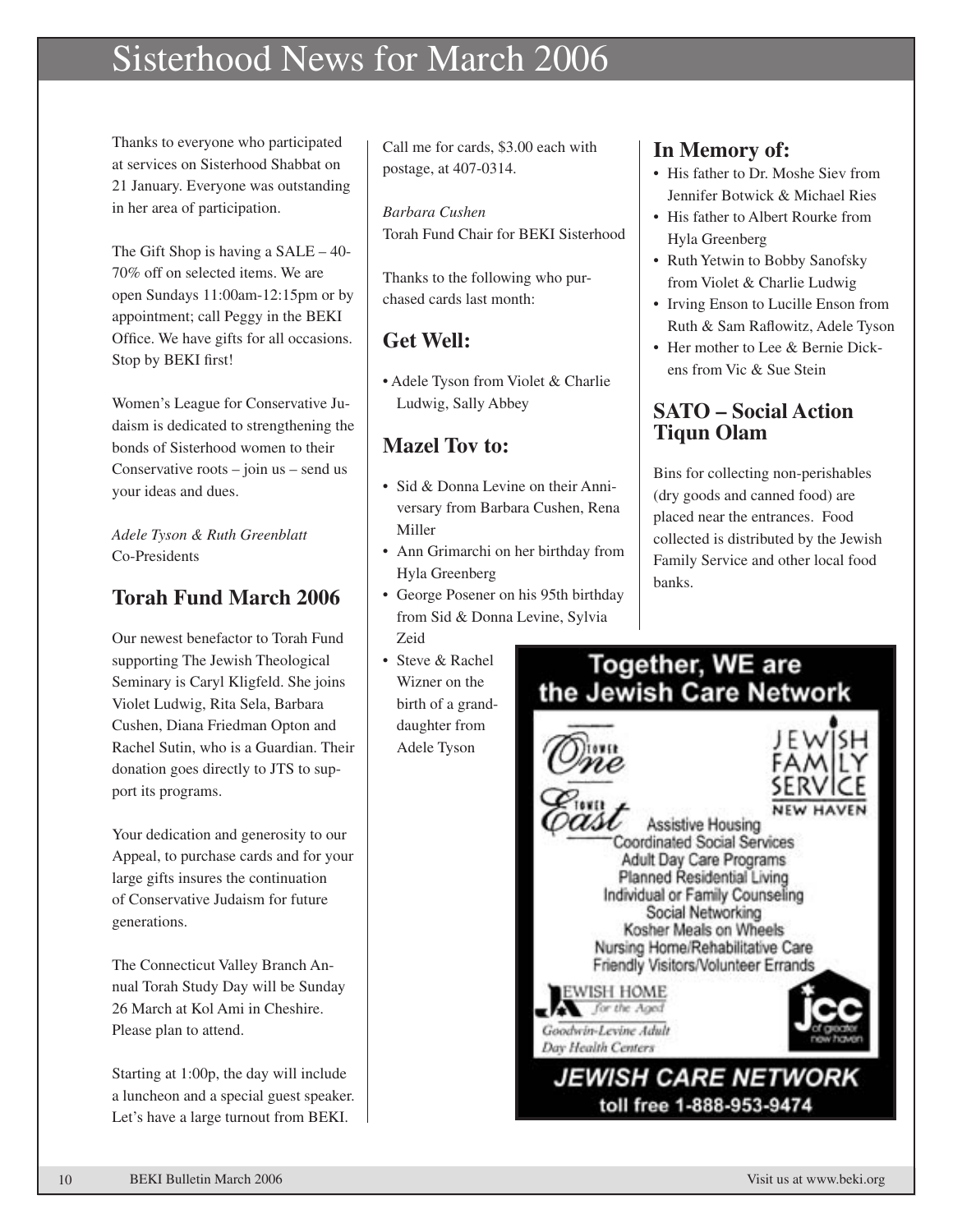# News

#### **BEKI Auction 2006**

Here we go again!

Join us for BEKI's 2006 auction, to be held this year on Sunday evening 30 April from 5p to 8p. Those who attended last year can tell you how much fun it was, and this year we will be entertained by auctioneer Charles Rosenay (from Boppers Djs). The event will be celebrated with hors d'oeuvres and drinks. Please contribute by:

- donating your special talents or collectibles

- helping us solicit items
- buying tickets to attend
- bringing some friends
- volunteering to help

Items which are highly desirable for auction include vacations, original art, electronics, good jewelry, gift certificates, dinners at kosher restaurants, beauty items, fine antiques and tickets to theatre and other events. Items will be accepted for this year's auction through 31 March 2006. Please contact Elayne Dimenstein before bringing donated items – not all items can be included in the auction. Look for the mid-month mailing for further

details. Pick up donor forms and letters on the BEKI website, from the office, or look for them in BEKI's literature rack. Call Peggy Hackett in the office, or call Elayne Dimenstein, Auction Chair, at 203-877-2962 or erdd@juno.com, with any questions, ideas or donations.



1460 Whalley Avenue New Haven, CT 06515

**BAKERY** 387-2214

**FAX** 387-4129 DELI

397-0839

Specializing in: Bar/Bas Mitzvah, Weddings, Office and Home Parties · Platters for all occasions · Prepared foods

#### **COBY'S REMODELING**

Kitchens . Bathrooms . Home Additions Commercial . Residential Complete Design Services

**Coby Ben-Chitrit** License# 00560348 12 Pumpkin Patch Rd. Woodbridge, CT 06525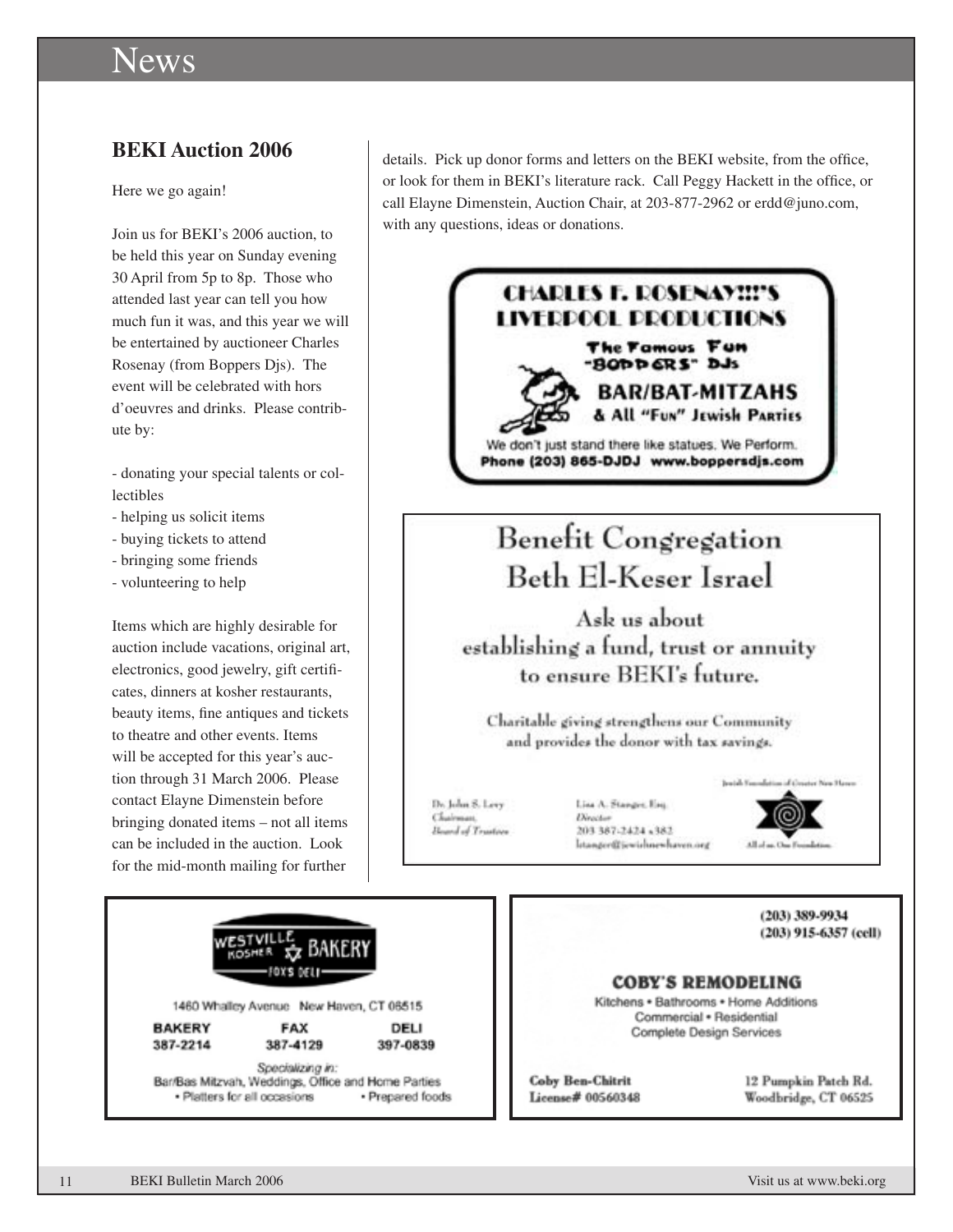# Youth News

#### **Habitat for Humanity Update: BEKI Youth Builds**

The house that we've been building at 526 Winchester in New Haven for oh, these many, many months, is really nearing completion. We have all worked very hard, doing and learning things we never thought we would! What a great joy to see this home spring from a vacant lot! (You can see it at www.amitycares.org.) While we are thrilled to have had over 40 different BEKI volunteers work on the Amity Cares – Habitat for Humanity build (a list is posted on the Social Action bulletin board), there have been many more who have wanted desperately to be involved…the youth of our community! Their enthusiasm has been frustrated, however, because Habitat for Humanity only allows those over the age of 16 to participate in the on-site building (insurance issues). But there have been so many requests for those younger to participate, that a special Habitat for Humanity Youth Build Day has been scheduled for Sunday 26 March. The youth (ages 13 and older only) from all of the participating organizations will gather to prepare the house and grounds for the dedication of the house, at which the keys will be turned over to its new owner family. For more information about this special event, or about BEKI's participation in Habitat for Humanity, please contact Darryl Kuperstock (387-0304 or kuperst@ aol.com).

#### **SUN SAT MAT ACT**

Students who are Shabbat observers and who plan to take standardized tests such as the SAT, MAT and ACT

may register for regularly scheduled Sunday test dates. The SAT will be administered on several Sundays throughout the year. For more information on Sunday testing, see www.collegeboard.com/sat/html/ students/reg004.html. If you need a letter from a rabbi, contact Rabbi Tilsen at 389-2108 x10 or jitilsen@ beki.org.

#### **BEKI/BJ Youth Programs Score With Superbowl Deli Boxes**

For the  $13<sup>th</sup>$  year in a row, our community was treated to festive, flavorful and fantastic deli lunches and dinners, thanks to the efforts of the BEKI/BJ Joint Youth Commission. The event, a fundraiser for the joint youth programs of the two synagogues, took place on 5 February 2006 – Superbowl Sunday, and was again a huge success. Not only did over 80 families enjoy the delicious offerings, but many, many donations were received in addition to the funds raised by the sale itself.

Some of the funds will be used to provide subsidies to enable more of our youth to participate in a broad range of activities, the remainder will be divided equally between the USY and Kadima groups.

The Youth Commission would like to thank all the volunteers who helped with all of the preparations for the Deli Box Sale. In addition, a special thanks to **Westville Kosher Market** for all the extra help and use of their facility (for the last 13 years), and to **Unicorr** (formerly CT Container Corporation) for the donation of all the boxes.

If you are interested in providing additional support for our youth (with funding or volunteer participation), please contact one of the co-chairs of the BEKI/B'nai Jacob Joint Youth Commission: at BEKI – Rena Cheskis-Gold; at B'nai Jacob – Karyn Ravski.

Thanks for your support!

garinin A preschool montessori dividren Celebrating Jewish Tradition Now Accepting Enrollment

The success of the Montessori classroom is dependent on its core beliefs; freedom within limits and respect for each other and the environment. The goal of the program is to cultivate the child's own natural desire to learn.

Congregation Beth El-Keser Israel . 85 Harrison St., New Haven Lana Gad-Director 203.389.7445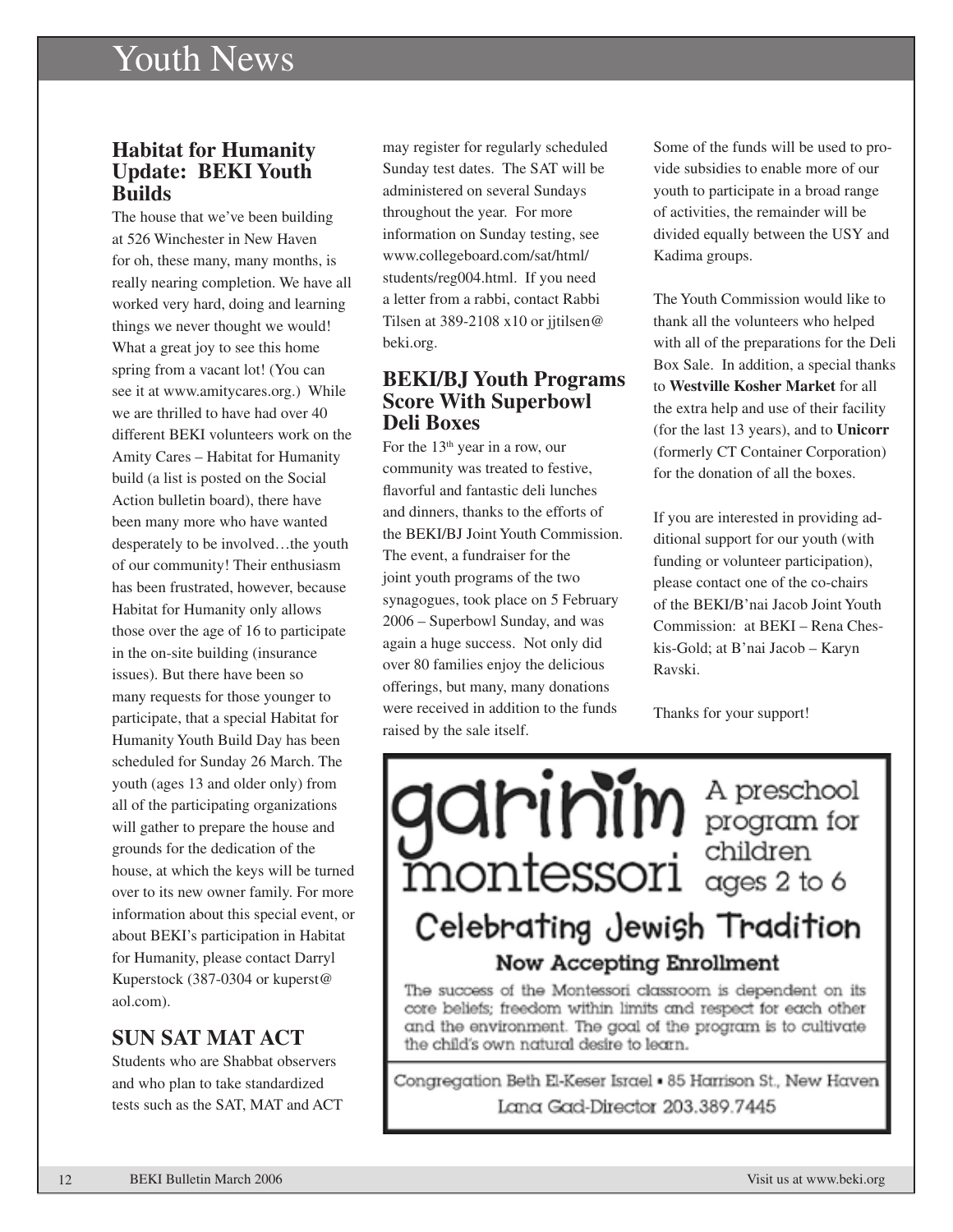# March 2006

1 Adar 5766 - 2 Nisan 5766

| Sunday                                                                                                                       | Monday                                                                                                                              | Tuesday                                                          | Wednesday                                                                                                                | Thursday                                                                                                                         | Friday                                                                    | Saturday                                                                                                                                                                  |
|------------------------------------------------------------------------------------------------------------------------------|-------------------------------------------------------------------------------------------------------------------------------------|------------------------------------------------------------------|--------------------------------------------------------------------------------------------------------------------------|----------------------------------------------------------------------------------------------------------------------------------|---------------------------------------------------------------------------|---------------------------------------------------------------------------------------------------------------------------------------------------------------------------|
| Sundays:<br>9a Shaharit<br>5:45p Maariv<br><b>Mondays:</b><br>7a Shaharit<br>5:45p Maariv<br><b>Tuesdays:</b><br>7a Shaharit | <b>Wednesdays:</b><br>7a Shaharit<br>5:45p Maariv<br>Thursdays:<br>8:15a Shaharit<br>5:45p Maariv<br><b>Fridays:</b><br>7a Shaharit | Saturdays:<br>9:15a Shaharit<br>See calendar for<br>Minha-Maariv | 1<br>Rosh Hodesh II<br>8:30am Rabbi's Study<br>Group<br>4:00pm Religious School<br>4:45pm Benei Mitzva<br>Program        | 2<br>12:30pm Talmud Sudy<br>Group (off-site)<br>2:00pm Writing Group<br>8:00pm A.A.                                              | 3<br>5:26pm Candle Lighting                                               | 4<br>Darshanit: Dr. Lauren<br>Kempton<br>10:45am Children's<br>Programs<br>10:45am Learner's<br>Minyan<br>Qiddush: Gad<br>5:30pm Minha-Maariv                             |
| 5:45p Maariv                                                                                                                 | 6p Maariv                                                                                                                           |                                                                  | 1 Adar                                                                                                                   | 2 Adar                                                                                                                           | 3 Adar                                                                    | 4 Adar                                                                                                                                                                    |
| 5<br>9:00am Religious School                                                                                                 | 6<br>7:45am Rashi Study<br>Group<br>7:30pm Executive Board<br>Meeting (off-site)                                                    | $\overline{7}$                                                   | 8<br>8:30am Rabbi's Study<br>Group<br>9:30am NHBOR<br>4:00pm Religious School<br>4:45pm Benei Mitzva<br>Program          | 9<br>12:30pm Talmud Study<br>Group (off-site)<br>2:00pm Writing Group<br>8:00pm A.A.                                             | 10<br>USY Shabbaton (off-site)<br>5:34pm Candle Lighting                  | 11<br><b>JTS Shabbat</b><br>Darshan: Steven<br>Schwartzman<br><b>USY Shabbaton (off-site)</b><br>10:45am Children's<br>Programs<br>Qiddush: Wizner<br>5:40pm Minha-Maariv |
| 5 Adar                                                                                                                       | 6 Adar                                                                                                                              | 7 Adar                                                           | 8 Adar                                                                                                                   | 9 Adar                                                                                                                           | 10 Adar                                                                   | 11 Adar                                                                                                                                                                   |
| 12<br><b>USY Shabbaton (off-site)</b><br>9:00am Religious School,<br><b>Purim Carnival</b>                                   | 13<br><b>Fast of Esther</b><br>7:45am Rashi Study<br>Group<br>6:30pm Megila Reading                                                 | 14<br>Purim<br>7:00am Megila Reading<br>5:00pm Purim Seuda       | 15<br><b>Shushan Purim</b><br>8:30am Rabbi's Study<br>Group<br>4:00pm Religious School<br>4:45pm Benei Mitzva<br>Program | 16<br>12:30pm Talmud Study<br>Group (off-site)<br>2:00pm Writing Group<br>6:00pm Garinim<br>Montessori Open House<br>8:00pm A.A. | 17<br>5:42pm Candle Lighting                                              | 18<br>Darshan: Matthew<br>Wightman<br>10:45am Children's<br>Programs<br>10:45am Learner's<br>Minyan<br>Qiddush: Shragis<br>5:45pm Minha-Maariv                            |
| 12 Adar                                                                                                                      | 13 Adar                                                                                                                             | 14 Adar                                                          | 15 Adar                                                                                                                  | 16 Adar                                                                                                                          | 17 Adar                                                                   | 18 Adar                                                                                                                                                                   |
| 19<br>9:00am Religious School                                                                                                | 20<br>7:45am Rashi Study<br>Group<br>7:30pm General Board<br>Meeting                                                                | 21                                                               | 22<br>8:30am Rabbi's Study<br>Group<br>4:00pm Religious School<br>4:45pm Benei Mitzva<br>Program                         | 23<br>12:30pm Talmud Study<br>Group (off-site)<br>2:00pm Writing Group<br>8:00pm A.A.                                            | 24<br>5:50pm Candle Lighting<br>6:00pm Kaili Janette Bat<br><b>Mitzva</b> | 25<br>9:15am Kaili Janette Bat<br>Mitzva<br>10:45am Children's<br>Programs<br>Qiddush: Janette<br>5:45pm Minha-Maariv<br>8:00pm Wine Tasting<br>Event                     |
| 19 Adar                                                                                                                      | 20 Adar                                                                                                                             | 21 Adar                                                          | 22 Adar                                                                                                                  | 23 Adar                                                                                                                          | 24 Adar                                                                   | 25 Adar                                                                                                                                                                   |
| 26<br>9:00am Religious School                                                                                                | 27<br>7:45am Rashi Study<br>Group                                                                                                   | 28                                                               | 29<br>8:30am Rabbi's Study<br>Group<br>4:00pm Religious School<br>4:45pm Benei Mitzva<br>Program                         | 30<br>Rosh Hodesh<br>12:30pm Talmud Study<br>Group (off-site)<br>2:00pm Writing Group<br>8:00pm A.A.                             | 31<br>5:57pm Candle Lighting<br>6:00pm Lea Winter Bat<br><b>Mitzva</b>    |                                                                                                                                                                           |
|                                                                                                                              |                                                                                                                                     |                                                                  |                                                                                                                          |                                                                                                                                  |                                                                           |                                                                                                                                                                           |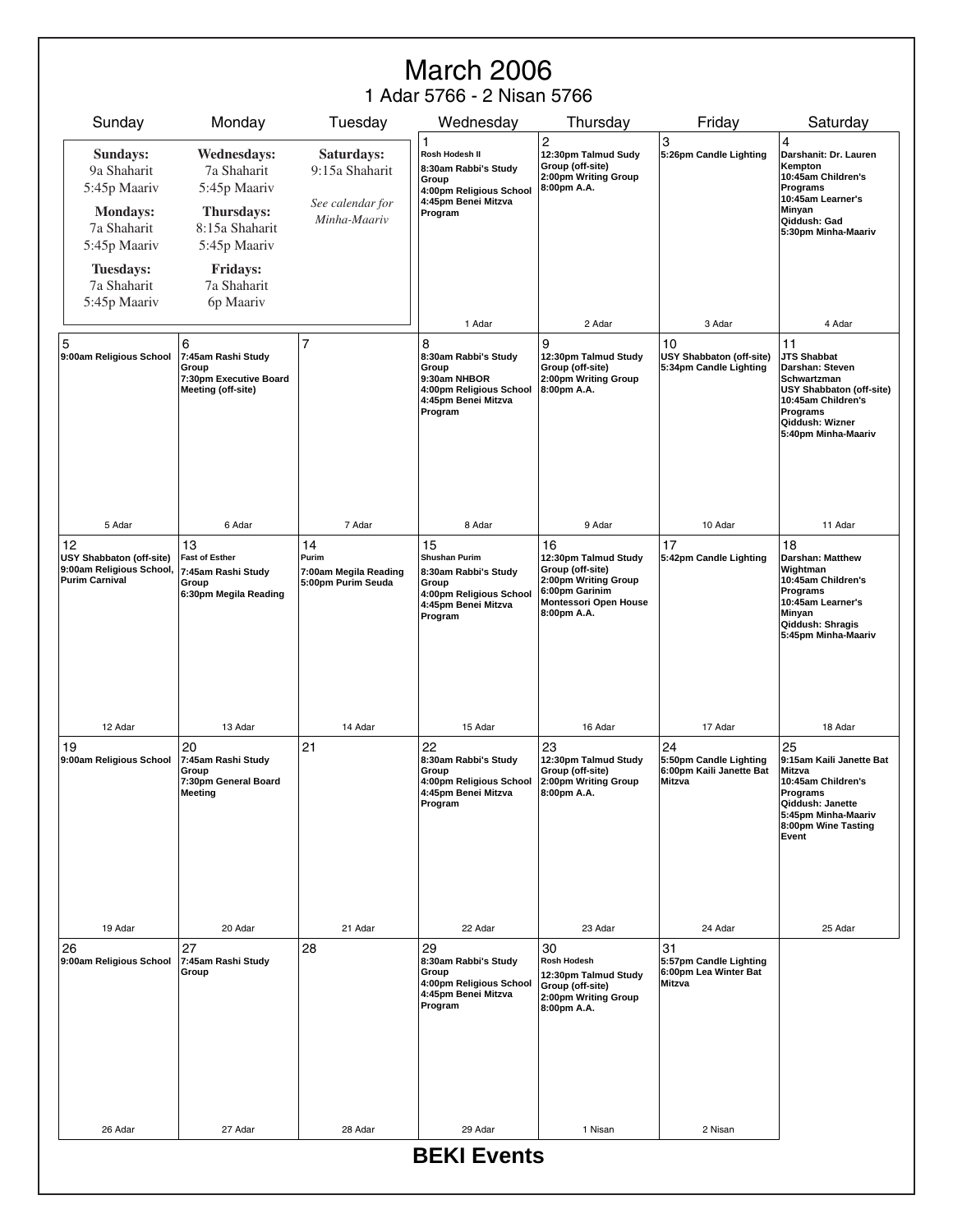# Torah for the Hungry Mind - Adult Studies

*Shabbatot* **Darshanim in March**



Dr. Lauren Kempton, Education Director and Religious School Principal, will serve as darshanit for parashat Teruma, on Shabbat 4 March 2006. Rabbi Steve Schwartzman, JTS Rab-



binical student, will serve as darshan on JTS Shabbat, Shabbat Zakhor, parashat Tetsave, 11 March 2006.

Matthew Wightman, a student at Yale Divinity School, will serve as darshan on Shabbat Para, parashat Ki Tisa, 18 March 2006.

*Schedule Note: Classes that usually meet in the Library or Chapel will meet in Classroom Four during Phase 2C renovations.*

#### **Shabbat Shalom Learners' Minyan**

The "Shabbat Shalom Learners' Minyan," which meets every other Saturday morning at 10:45a in BEKI's Library Chapel (or in Room 4 during renovations), is an ideal setting for veteran and novice shul-goers alike to become more comfortable and proficient in the Shaharit (morning) and Torah services in a supportive setting. Expertly led by **Steven Fraade**, **Rabbi Alan Lovins** and others, the Shabbat Shalom Learners' Minyan is a nurturing exploration of practice and theory presented in a participatory, non-threatening and multi-generational setting. Many members who take advantage of this unique offering feel a deeper sense of awe born of increased understanding of and appreciation for the services and the weekly Torah reading. Everyone is welcome to participate regardless of religious status or background.

#### *Sundays* **MAKOM Mishna with Moshe**

Serious youth are invited to dive into the "sea of Talmud" on Sunday mornings with Moshe Meiri. The course covers the first mishna of Tractate Berakhot with its Gemara. Students are expected to have studied some Mishna and be able to read Hebrew. An acquaintance with Rashi's commentaries is helpful. The text, the *El-Am* edition of Tractate

Berakhot, will be supplied. This text is vocalized for easy reading



and is accompanied by an English commentary and translation. The class meets Sunday mornings from 10:00a to noon at BEKI. Students wishing to enroll should speak with



Arnold Carmel at MAKOM. This is an AP class and will be taught in an academic Jewish Studies style. Disciplined attendance is expected. Moshe may be reached at mosh@net.